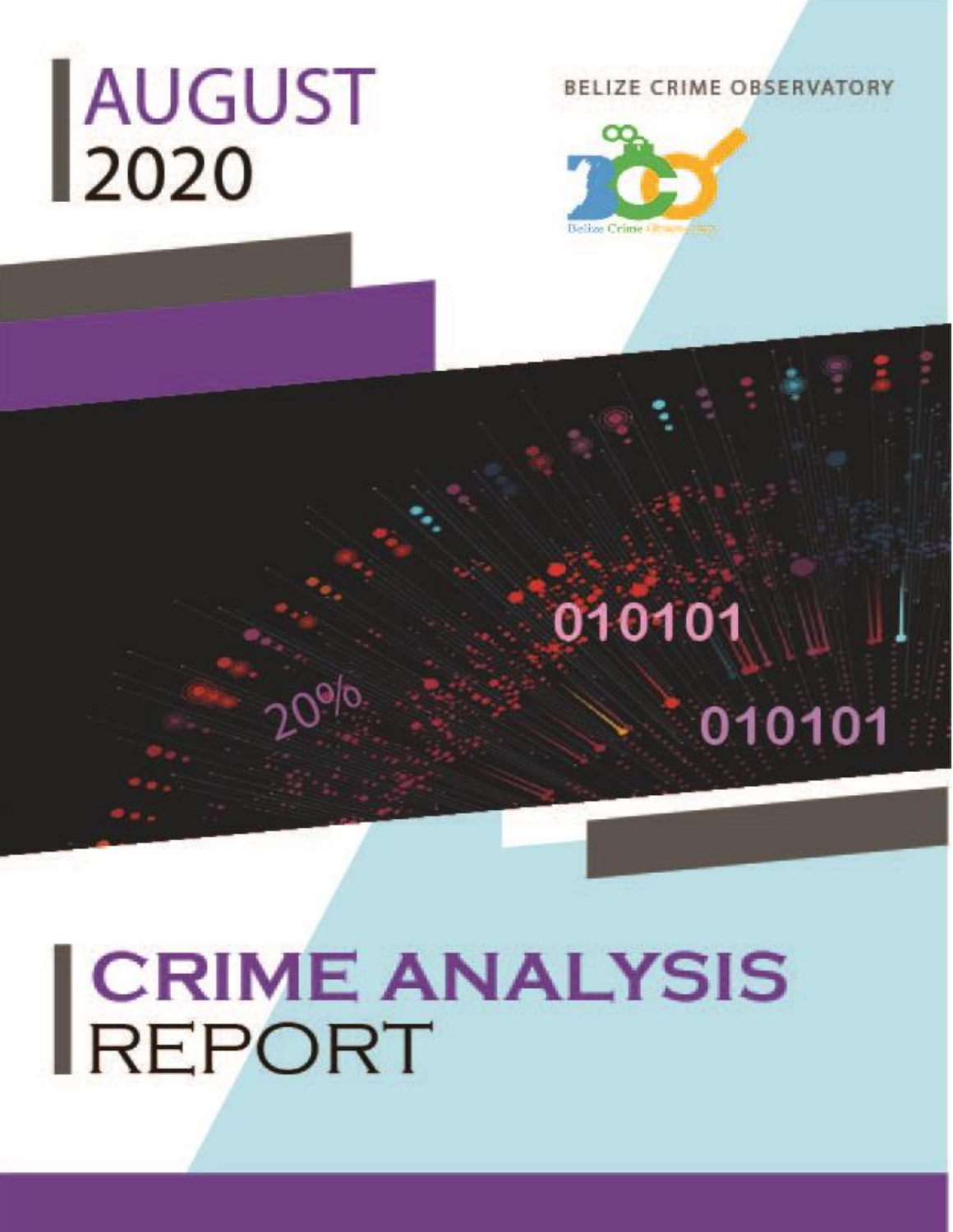#### **Table of Contents**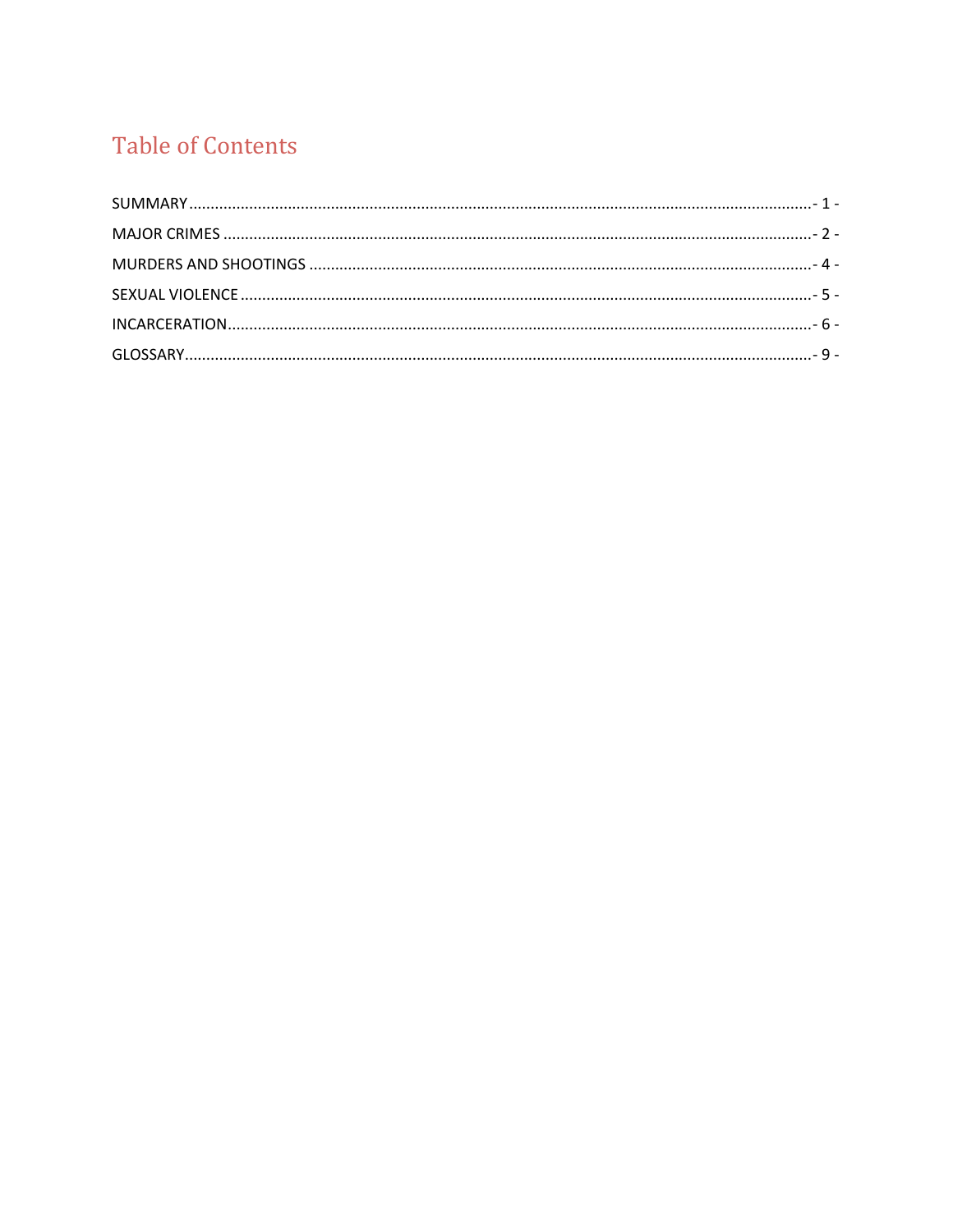**PERIOD: 1st – 31 st August 2020**



#### <span id="page-2-0"></span>**SUMMARY**

| <b>MAJOR CRIMES</b><br><b>DECLINE</b>        | Major crimes continued to decline during the month of August 2020. There were<br>76 police recorded cases during that month, down from 131 for August 2019. This<br>represented a decline of 55 cases (or 42%).                                        |
|----------------------------------------------|--------------------------------------------------------------------------------------------------------------------------------------------------------------------------------------------------------------------------------------------------------|
| 27%<br>For Jan-Aug 2020                      | For the period January to August 2020, major crimes cases amounted to 600, a<br>decline from 827 reports for the same period in 2019. The decline of 227 cases<br>amounted to 27%.                                                                     |
| <b>MURDERS</b>                               | For the period January to August 2020, the number of murders declined from 86<br>to 67 (a reduction of 19 cases or 22%).                                                                                                                               |
| <b>DECLINE</b><br>22%                        | Whereas sexual violence reports have also declined, the number of cases of<br>$\bullet$<br>unlawful sexual intercourse doubled in August 2020 when compared with August<br>2019, from 4 to 8 cases.                                                    |
| For Jan-Aug 2020<br><b>MALES</b>             | March was the only month to have registered an increase in major crimes cases.<br>The number of cases peaked at 96 in July 2020. During the strict period of COVID-19<br>restrictions (April to May 2020), the number of cases plateaued at 41.        |
| <b>COMPRISED</b><br>97%                      | The murder count hit the second highest peak in July, with 12 cases reported<br>nationally for that month. This was well above to year-to-date average of 8 murders<br>per month. August saw a marked decline to 4 murder cases.                       |
| of people incarcerated<br>during August 2020 | The Belize District continued to account for the largest percentage of major<br>٠<br>crimes, among to about 1 in 3 reports. This is                                                                                                                    |
| <b>MALES</b><br><b>AGES 18-25</b>            | 97% of incarcerated inmates were males, and 3% were females. Six out of every<br>ten people newly incarcerated were remanded inmates. The most frequent crimes<br>or offences for which they were incarcerated were illegal entry and property crimes. |
| <b>COMPRISED</b><br>$1$ in $3$               | There were three people incarcerated for murder, another 3 for attempted<br>murder, 1 for rape and 5 for unlawful sexual intercourse.                                                                                                                  |
| of people incarcerated<br>during August 2020 | Males ages 18 to 25 comprised approximately 30% of people incarcerated during<br>the month of August 2020.                                                                                                                                             |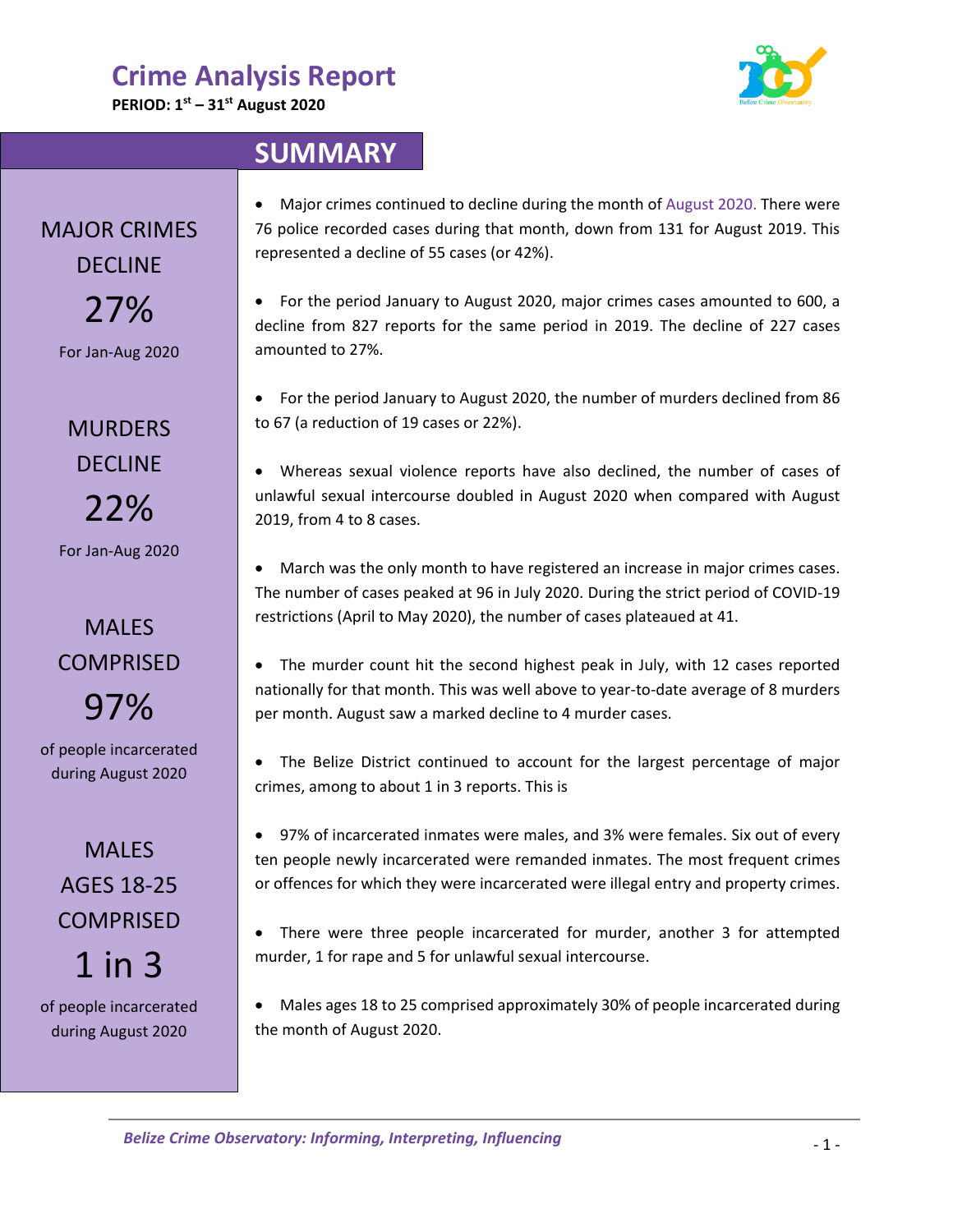**PERIOD: 1st – 31 st August 2020**



#### <span id="page-3-0"></span>**MAJOR CRIMES**

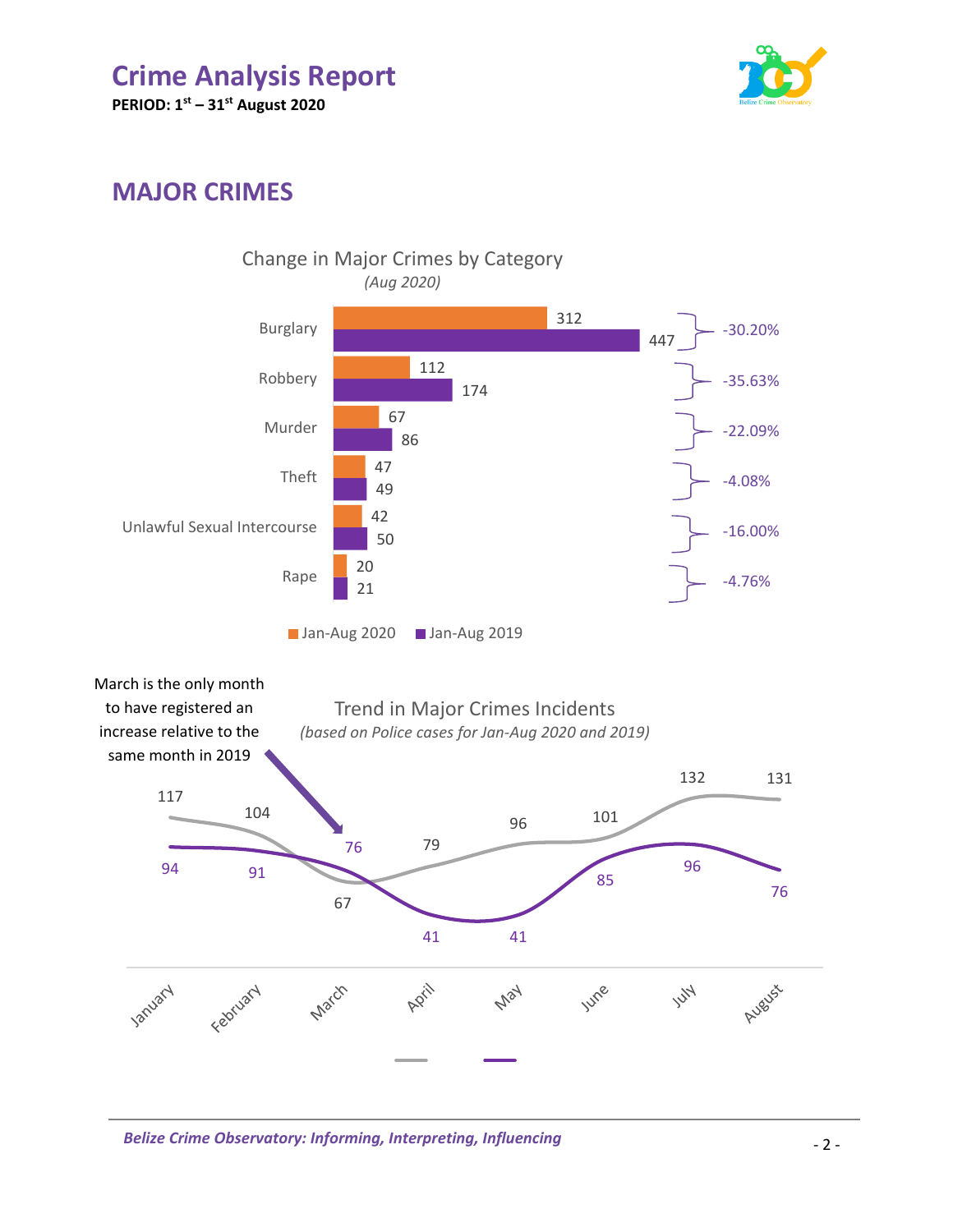**PERIOD: 1st – 31 st August 2020**





*(Data source: Belize Police Department, Joint Intelligence Coordinating Center)*



*(Data source: Belize Police Department, Joint Intelligence Coordinating Center)*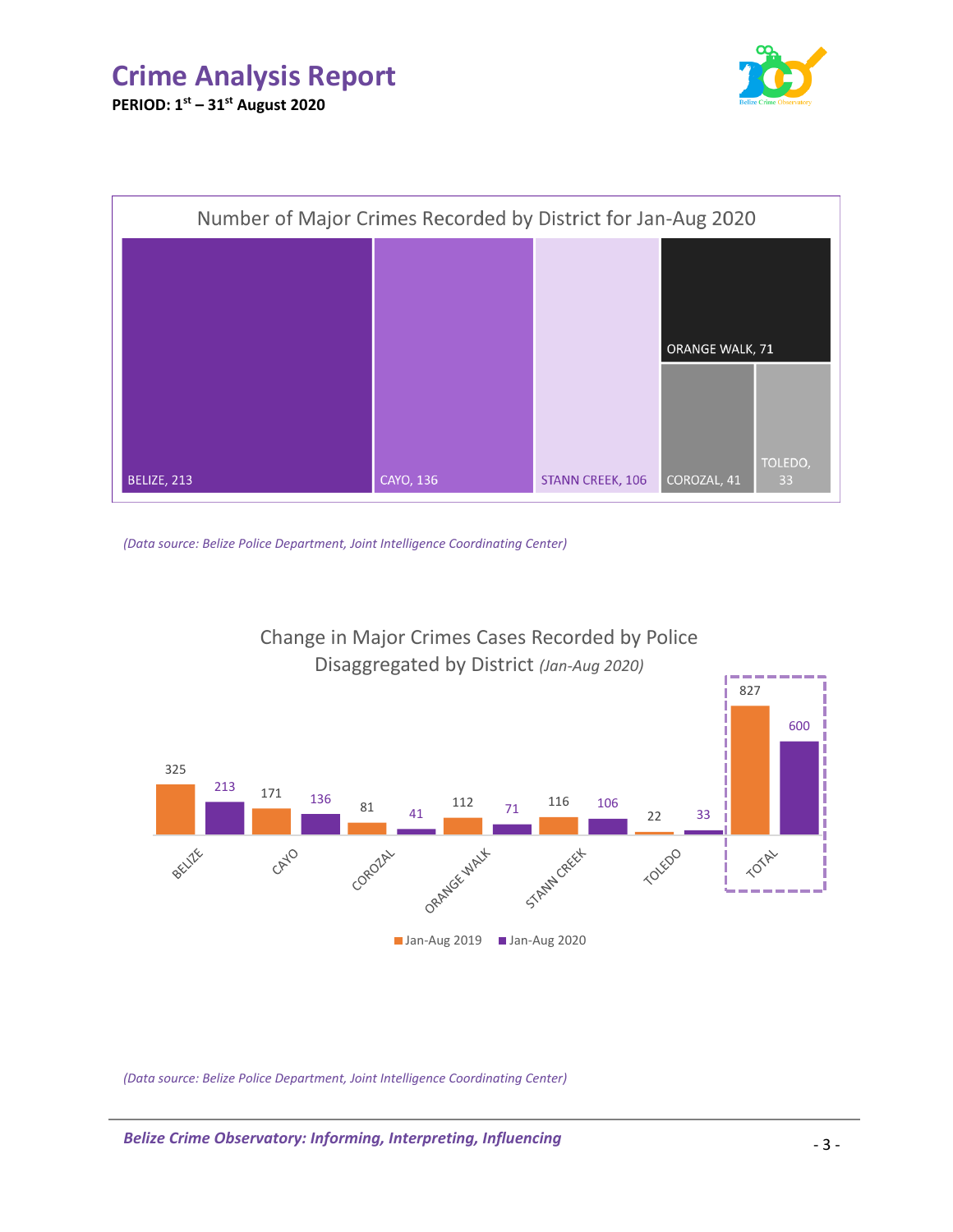

**PERIOD: 1st – 31 st August 2020**

#### <span id="page-5-0"></span>**MURDERS AND SHOOTINGS**



*(Data source: Belize Police Department, Joint Intelligence Coordinating Center)*

*Belize Crime Observatory: Informing, Interpreting, Influencing*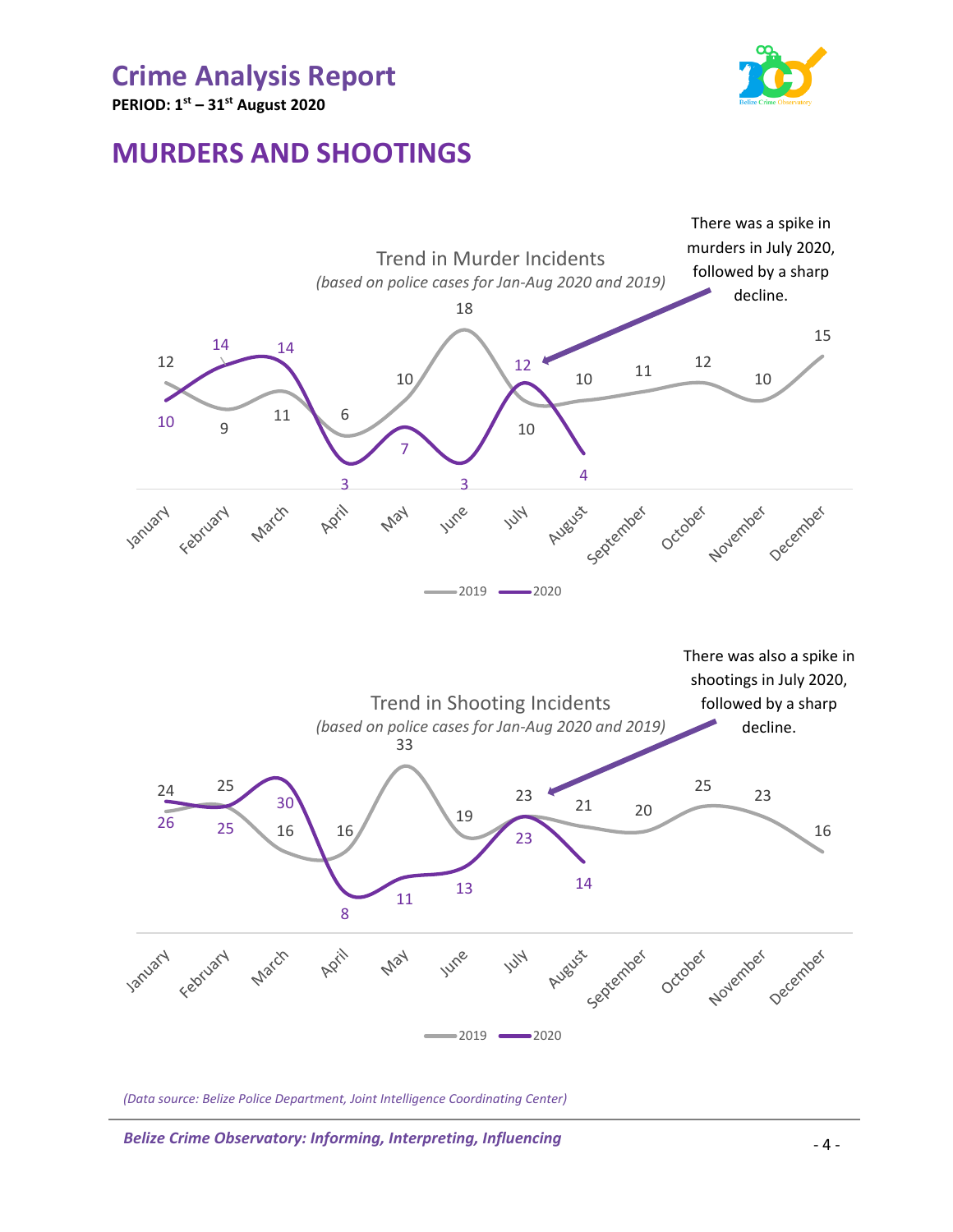

**PERIOD: 1st – 31 st August 2020**

#### <span id="page-6-0"></span>**SEXUAL VIOLENCE**



*(Data source: Belize Police Department, Joint Intelligence Coordinating Center)*

*Belize Crime Observatory: Informing, Interpreting, Influencing*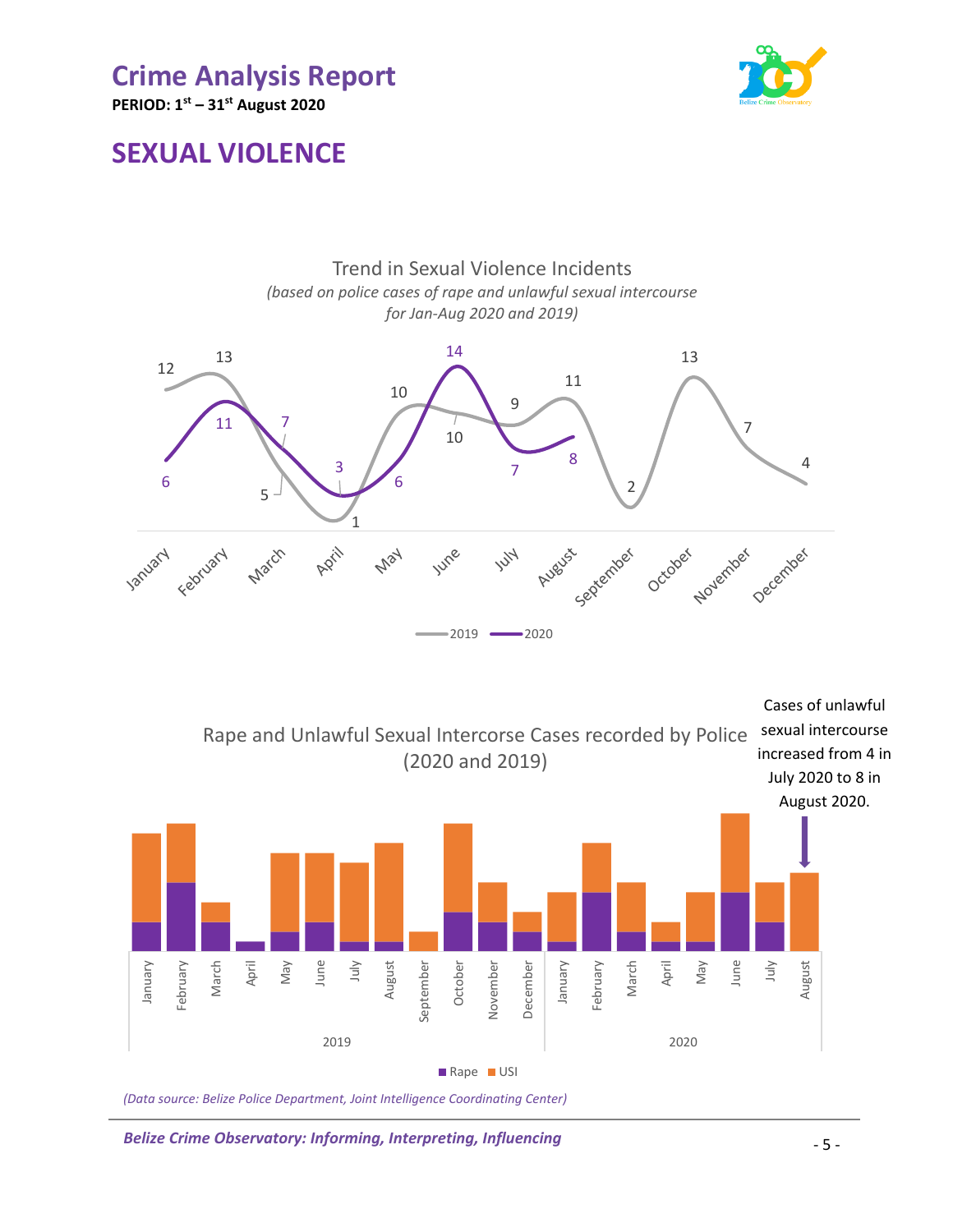



**PERIOD: 1st – 31 st August 2020**

#### <span id="page-7-0"></span>**INCARCERATION**

#### Number of Persons Incarcerated by Offence Type *(Aug 2020)*



# Number of Persons Incarcerated by Offence Type

and Sex *(Aug 2020)*

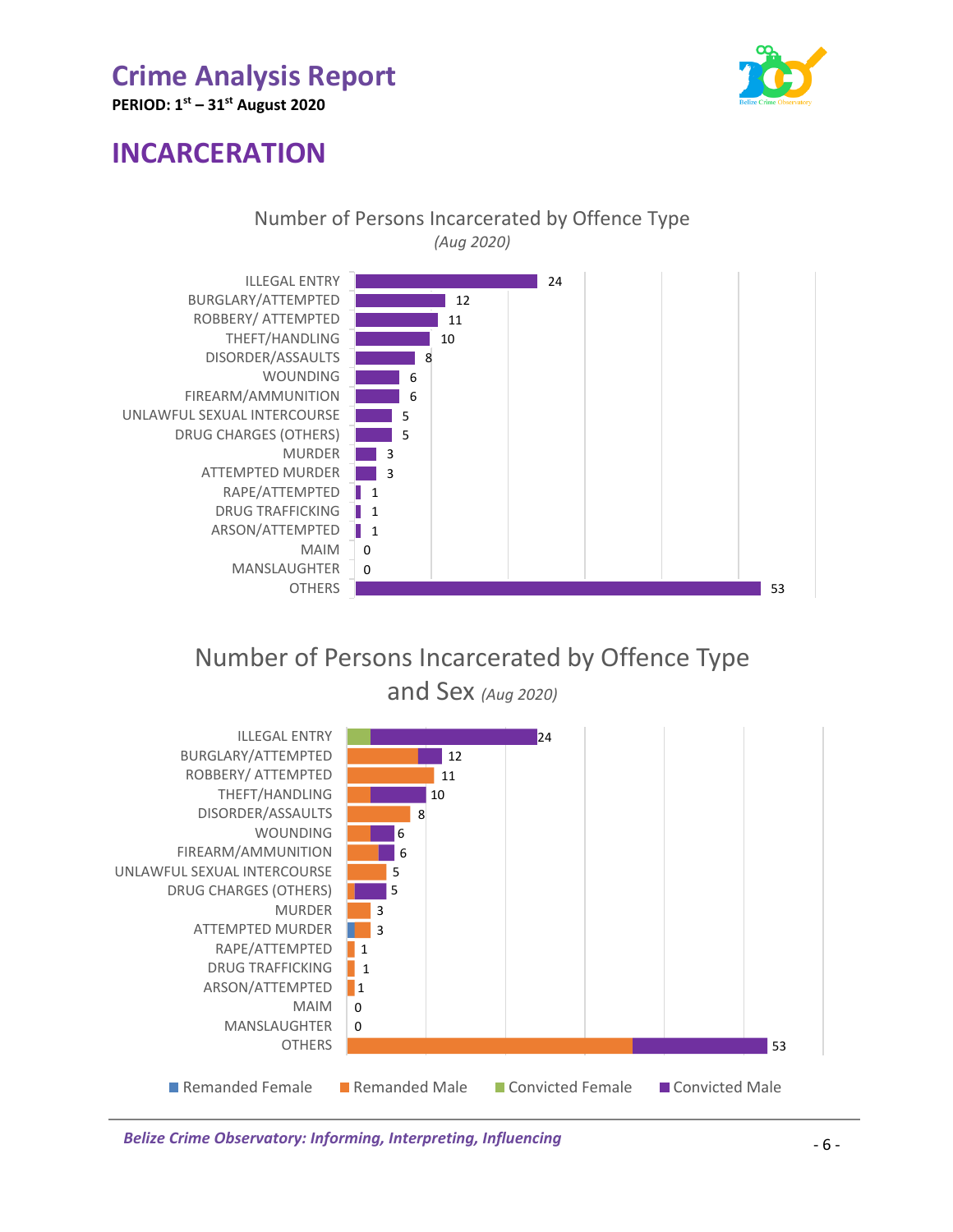



Percentage of Incarcerated Inmates Remanded and Convicted, Disaggregated by Sex *(Aug 2020)*



*(Data source: Belize Central Prison/Kolbe Foundation)*



*(Data source: Belize Central Prison/Kolbe Foundation)*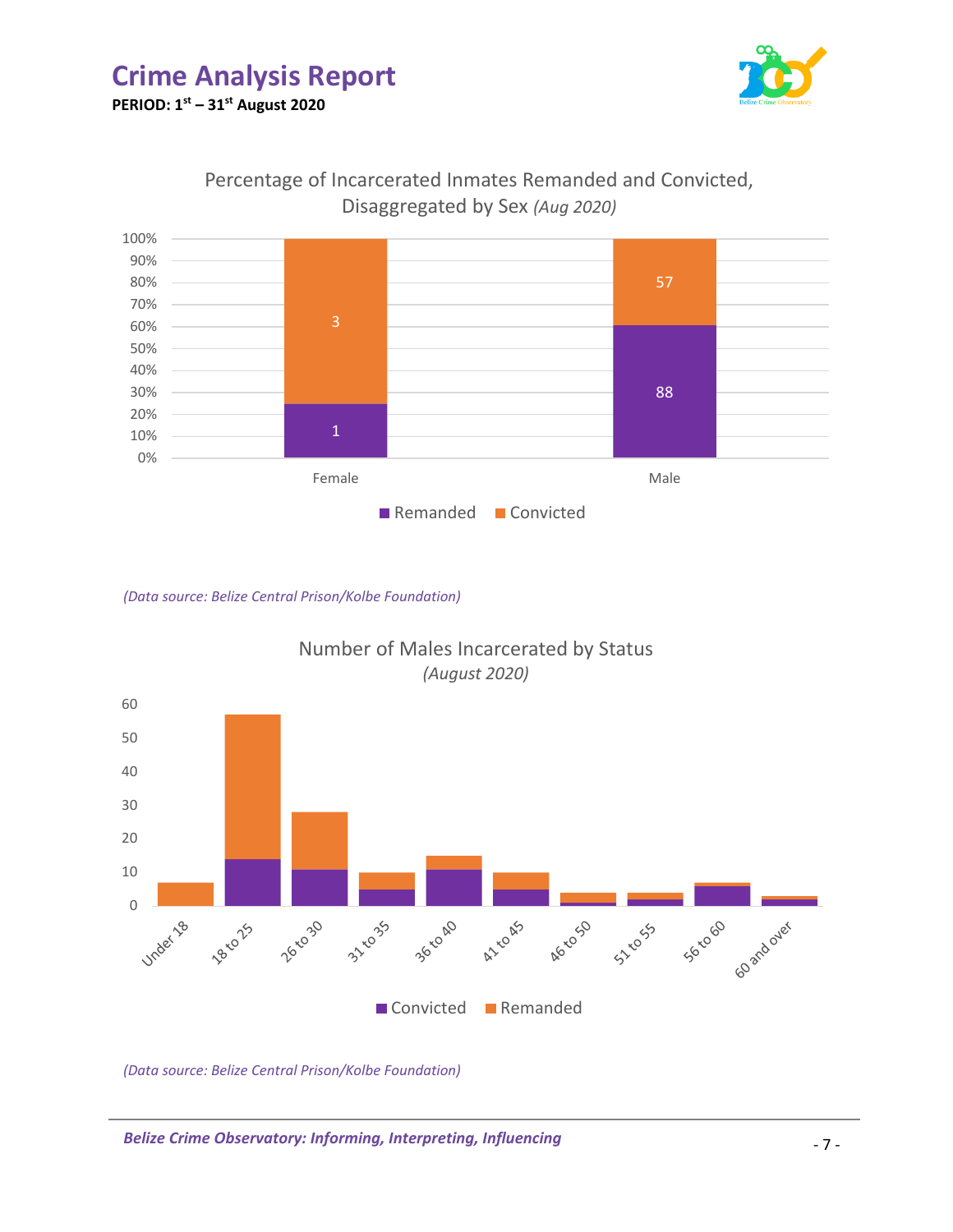#### **Crime Analysis Report PERIOD: 1st – 31 st August 2020**





*(Data source: Belize Central Prison/Kolbe Foundation)*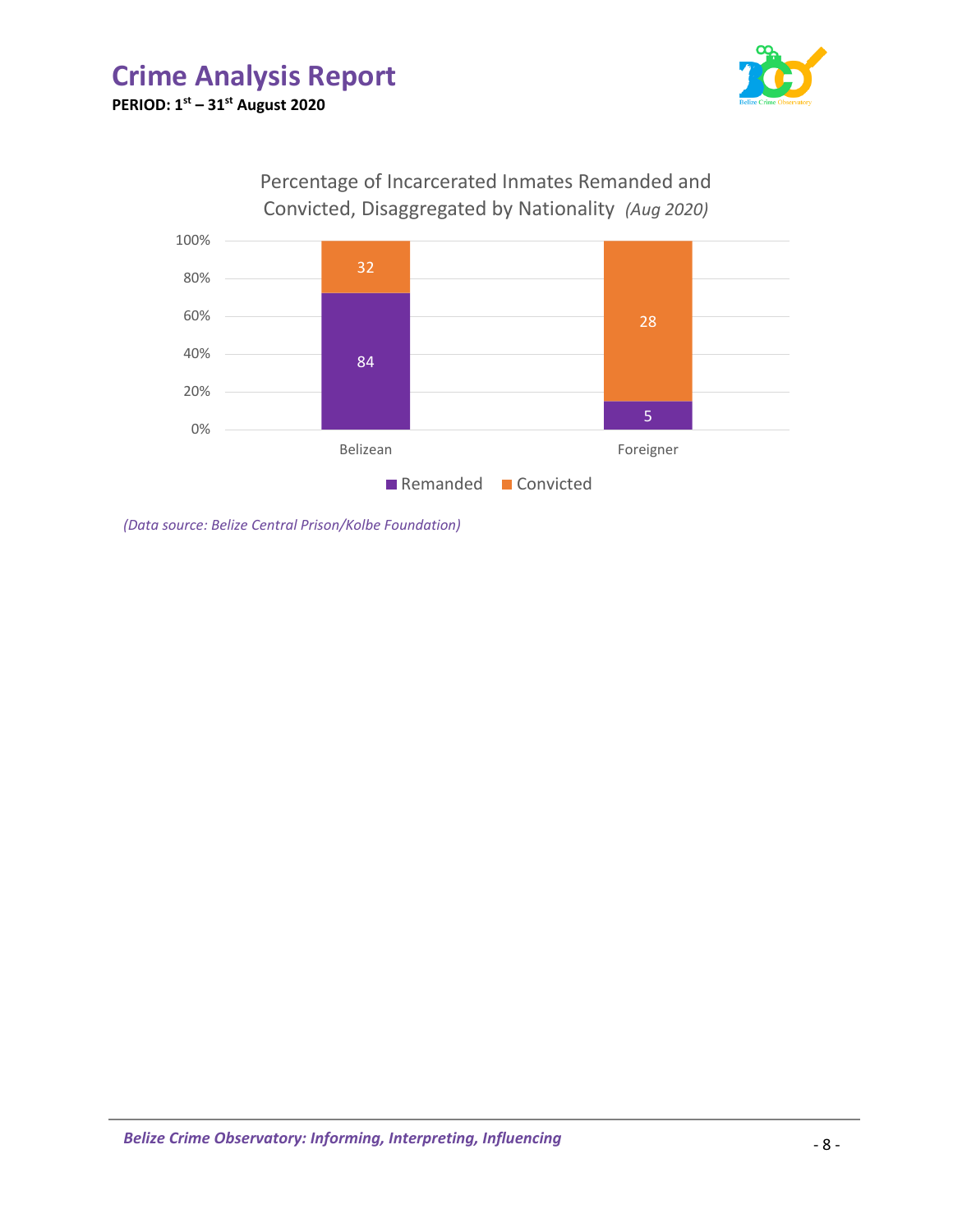**PERIOD: 1st – 31 st August 2020**



## <span id="page-10-0"></span>**GLOSSARY**

**Gang-related Crime**: a criminal offence carried out by a gang or member of a gang, as classified by the Belize Police Department. The 2018 Amendment to The Crime Control and Criminal Justice legislation (Chapter 102 of the Laws of Belize) regards "any criminal activity or any enterprise, pursuit or undertaking in relation to a serious offence, acquiesced in, or consented or agreed to, or directed, ordered, authorized, requested or ratified by any gang member" as gang-related activity, and includes a schedule of serious offences under the wider classification of gang-related activities.

**Homicide**: the unlawful killing of a human being by another human being, either intentionally or not. The homicide classification used in this report is based on the classification by the National Forensic Science Service, for reporting purposes and includes murder and manslaughter.

**Major Crime**: The Belize Police Department includes six crime types under its classification of major crimes: murder, rape, unlawful sexual intercourse, robbery, burglary and theft. Only theft of items valued BZ\$5,000 and above are included among major crimes.

**Police Formation/Precinct:** The Belize Police Department operates 17 policing areas, referred to as formations and precincts. The Belize City area is divided into four precincts: Precinct 1, Precinct 2, Precinct 3, and Precinct 4. Orange Walk has one police formation, and so does Corozal. Punta Gorda is the police formation for the entire Toledo District. Stann Creek is divided into three policing areas: Placencia, Dangriga and the Intermediate Southern Formation in Independence Village. The divisions exist for operational purposes and are not necessarily geographic. For example, the Belmopan Formation includes some surrounding villages, such as Roaring Creek and Armenia.

**Property Crimes**: robberies, burglary and theft, involving the deprivation of the victim of any form of property, including cash, livestock, household goods, motor vehicles, etc.

**Sexual Violence**: The two major crimes classified as sexual violence in this report are rape and unlawful sexual intercourse.

**Suicide:** The act of an individual taking his or her own life.

**Violent Death:** Any form of death that results from an external factor, such as the use of a weapon or any object, toxin, or means of force, either by another person or the victim, whether the fatality was accidentally or intentionally caused. This report focuses on three types of violent deaths: homicides, suicides and road traffic fatalities.